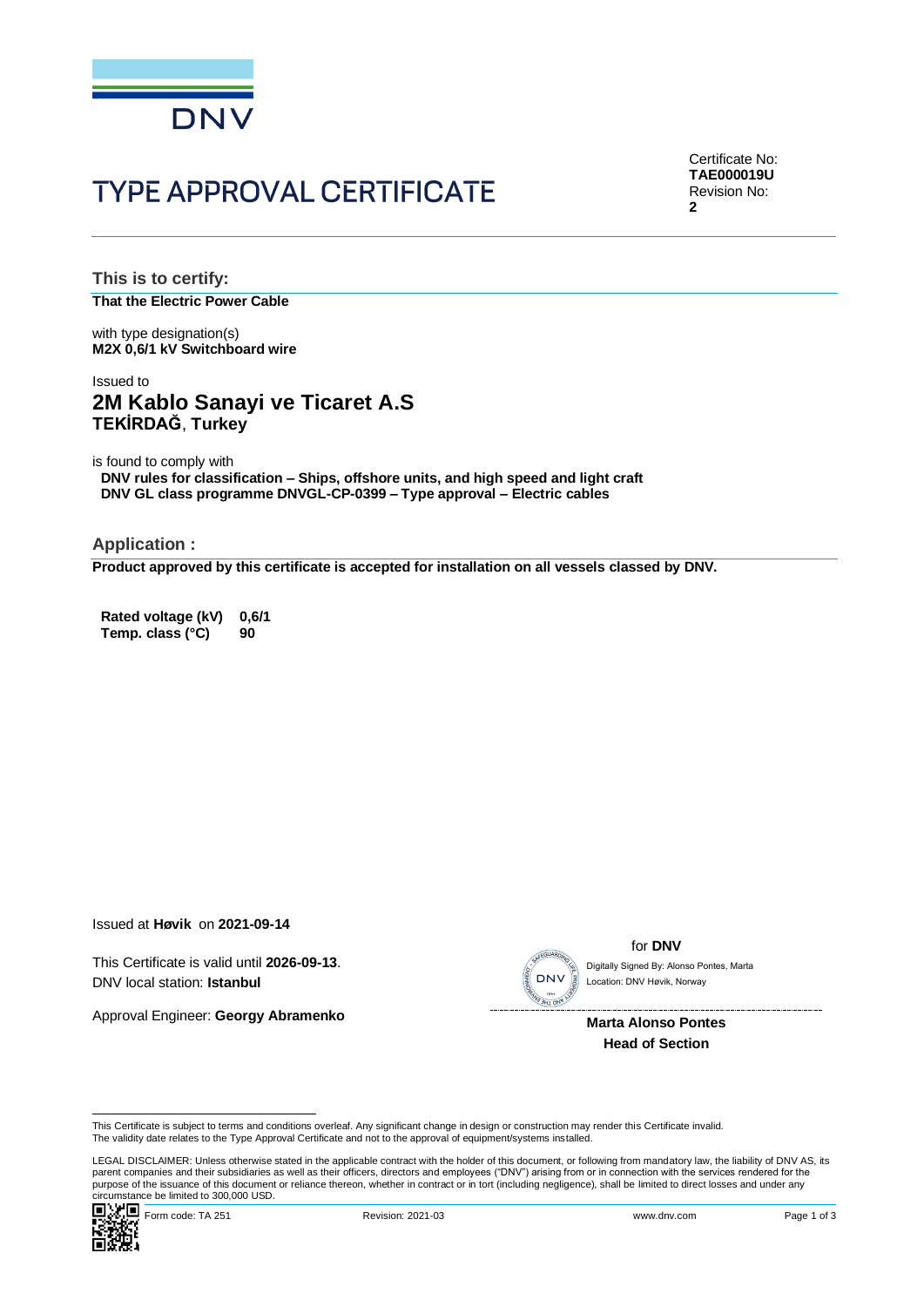

### **Product description**

| Type: | M2X 0.6/1 kV Switchboard wire |
|-------|-------------------------------|
|-------|-------------------------------|

| Construction:    |                                                     |
|------------------|-----------------------------------------------------|
| Conductor:       | Plain or Tinned, stranded copper class 2 or class 5 |
| Core insulation: | HF90                                                |

| cores: | area Imm <sup>21</sup>   |
|--------|--------------------------|
| O1     | toss.                    |
| NO.    | . sectional <sup>.</sup> |
|        | 300<br>__                |

### **Application/Limitation**

The requirements of SOLAS Amendments Chapter II-1, Part D, Reg. 45, 5.2 (provision to be taken to limit Fire Propagation along Bunches of Cables or Wires) are fulfilled without any additional measures.

## **Type Approval documentation**<br> **Data sheet and test reports:** See

See approval letter J-13 dated 28.07.2016 Statement of design description change dated 24.05.2021

### **Tests carried out**

| <b>Standard</b> | <b>Release</b> | <b>General description</b>                               | Limitation                |
|-----------------|----------------|----------------------------------------------------------|---------------------------|
| IEC 60092-350   | 2014-08        | General construction and test methods of power,          |                           |
|                 |                | control and instrumentation cables for shipboard and     |                           |
|                 |                | offshore applications                                    |                           |
| IEC 60092-360   | 2014-04        | Electrical installations in ships - Part 360: Insulating |                           |
|                 |                | and sheathing materials for shipboard and offshore       |                           |
|                 |                | units, power, control, instrumentation and               |                           |
|                 |                | telecommunication cables.                                |                           |
| IEC 60092-353   | 2016-09        | Electrical installations in ships - Part 353: Power      | 0,6/1 kV                  |
|                 |                | cables for rated voltages 1 kV and 3 kV                  |                           |
| IEC 60332-3-22  | 2018-07        | Tests on electric and optical fibre cables under fire    | <b>Bunch test</b>         |
|                 |                | conditions - Part 3-22: Test for vertical flame spread   | Category A                |
|                 |                | of vertically-mounted bunched wires or cables -          |                           |
|                 |                | Category A                                               |                           |
| IEC 60754-1     | 2011-11        | Test on gases evolved during combustion of materials     | Low Halogen:              |
|                 |                | from cables - Part 1: Determination of the halogen       | <0,5% Halogen             |
|                 |                | acid gas content                                         |                           |
| IEC 60754-2     | 2011-11        | Test on gases evolved during combustion of materials     | Halogen free:             |
|                 |                | from cables - Part 2: Determination of acidity (by pH    | pH > 4,3                  |
|                 |                | measurement) and conductivity                            | Conductivity <            |
|                 |                |                                                          | 10µS/mm                   |
| IEC 61034-1/2   | 2013-07        | Measurement of smoke density of cables                   | Low smoke                 |
|                 | 2013-09        | burning under defined conditions -                       | Light                     |
|                 |                | Test apparatus, procedure and requirements               | transmittance $\geq 60\%$ |
| IEC 60684-2     | 2011-08        | Flexible insulating sleeving - Part 2: Methods of test   |                           |
|                 |                | Clause 45.2 Methods of determination of low levels of    | HF max 0,1%               |
|                 |                | fluorine                                                 | [0,02% can be             |
|                 |                |                                                          | detected]                 |

#### **Marking of product**

2M Kable – M2X − Size – 0,6/1 kV – IEC 60332 Cat. A – Lot no.

### **Periodical assessment**

The scope of the periodical assessment is to verify that the conditions stipulated for the Type approval are complied with and that no alterations are made to the product design or choice of materials.